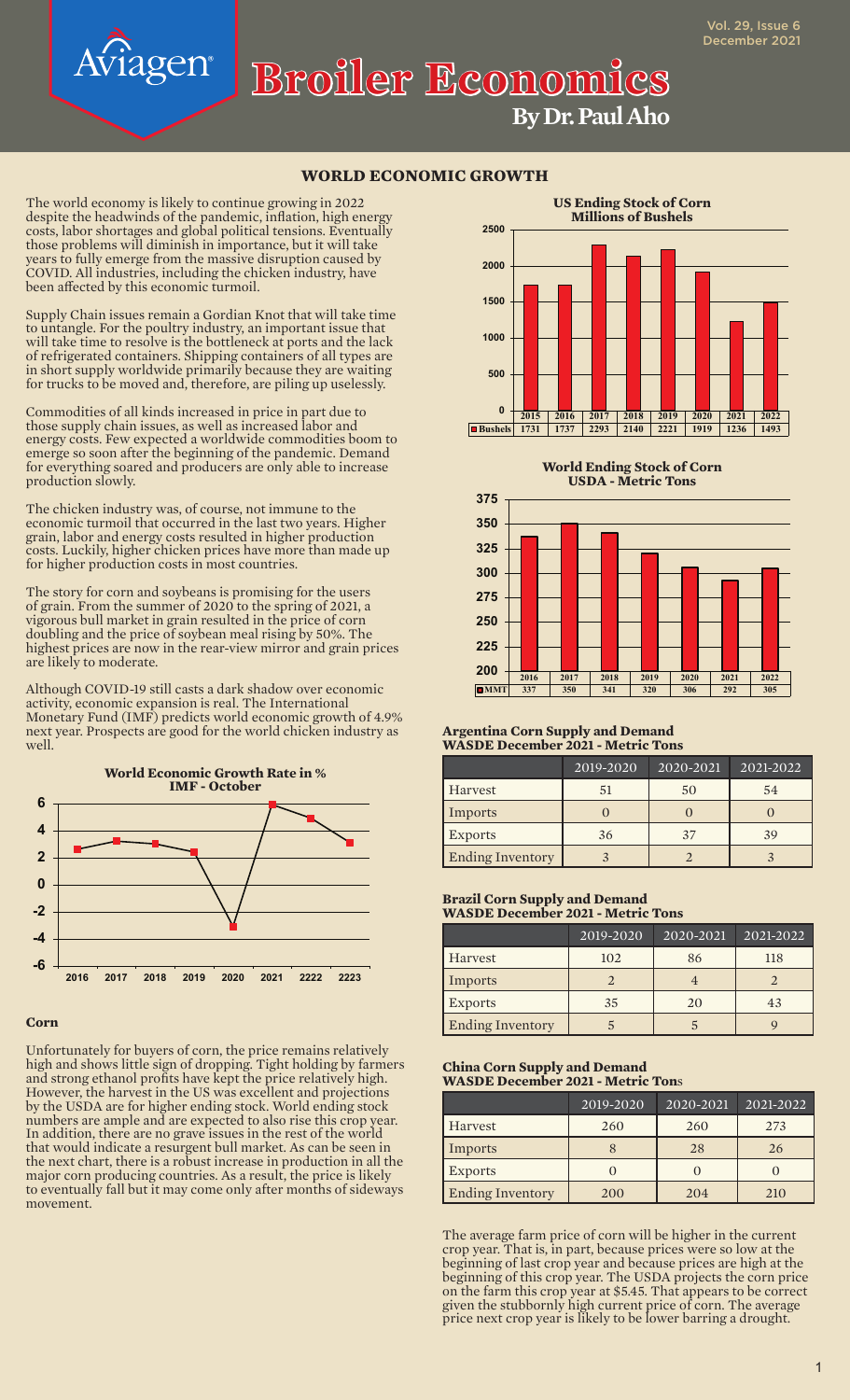| WASDE DECEMBER 2021 -WHINDUS OF BUSICIS |           |           |           |
|-----------------------------------------|-----------|-----------|-----------|
|                                         | 2019-2020 | 2020-2021 | 2021-2022 |
| Harvest                                 | 13,620    | 14,111    | 15,062    |
| <b>Supply Total</b>                     | 15,883    | 16,055    | 16,323    |
| Ethanol                                 | 4,852     | 5,032     | 5,250     |
| <b>Exports</b>                          | 1,778     | 2,753     | 2,500     |
| Feed                                    | 5,903     | 5,597     | 5,650     |
| <b>Total Use</b>                        | 13,963    | 14,819    | 14,830    |
| <b>Ending Inventory</b>                 | 1,919     | 1,236     | 1,493     |
| <b>Farm Price</b>                       | \$3.56    | \$4.53    | \$5.45    |







# **Soybeans**

The outlook for the users of soybeans is similar to that of corn. Despite a recent rise in meal price, lower prices can eventually be expected. There is concern that corn is currently more profitable than soybeans so that could limit somewhat the planting of soybeans in the US. However, Brazil and Argentina produce far more soybeans than the US so a good crop in the southern hemisphere would ensure that prices drop. Last crop year, South America produced a combined 196 million metric tons (MMT). For this crop year South America is expected to produce 206 MMT. Exports from South America are expected to rise 14 MMT.

#### **Argentina Soybean Supply and Demand WASDE December 2021 - Metric Tons**

|                             | 2019-2020 | 2020-2021 | 2021-2022 |
|-----------------------------|-----------|-----------|-----------|
| Harvest                     | 49        | 46        | 49        |
| Imports                     |           |           |           |
| <b>Exports Beans + Meal</b> | 37        | 33        | 35        |
| <b>Ending Inventory</b>     | 27        | 26        | 25        |

# **Brazil Soybean Supply and Demand WASDE December 2021 - Metric Tons**

|                             | 2019-2020 | 2020-2021 | 2021-2022 |
|-----------------------------|-----------|-----------|-----------|
| Harvest                     | 128       | 137       | 144       |
| Imports                     |           |           |           |
| <b>Exports Beans + Meal</b> | 109       | 97        | ווו       |
| <b>Ending Inventory</b>     | 20        | 27        | 28        |

Although the US does not dominate world soybean production, like it does corn, low ending stock numbers in the US raised concern earlier this year. Ending stock did fall to a low level at the end of last crop year but the number was higher than expected and is projected to increase next year. Unlike corn, the average price of soybean meal this crop year is expected to be lower than last crop year. However, the current WASDE estimate for this crop year appears to be too low given the recent rise in meal prices.



**US World Ending Stock of Soybeans**



#### **US Soybeans – USDA WASDE December 2021 - Millions of Bushels**

|                               | 2019-2020 | 2020-2021 | 2021-2022 |
|-------------------------------|-----------|-----------|-----------|
| Harvest                       | 3,552     | 4,216     | 4,425     |
| <b>Total Supply</b>           | 4,476     | 4,761     | 4,696     |
| Export                        | 1,679     | 2,265     | 2,050     |
| <b>Total Use</b>              | 3,952     | 4,505     | 4,356     |
| <b>Ending Stock Inventory</b> | 525       | 256       | 340       |
| Meal Price Short Ton          | \$299     | \$392     | \$330     |

**Average US Crop Year Price of Soybean Meal USDA to 2020-2021 - Short Ton**



*<sup>\*</sup>author estimate for 2021-2022*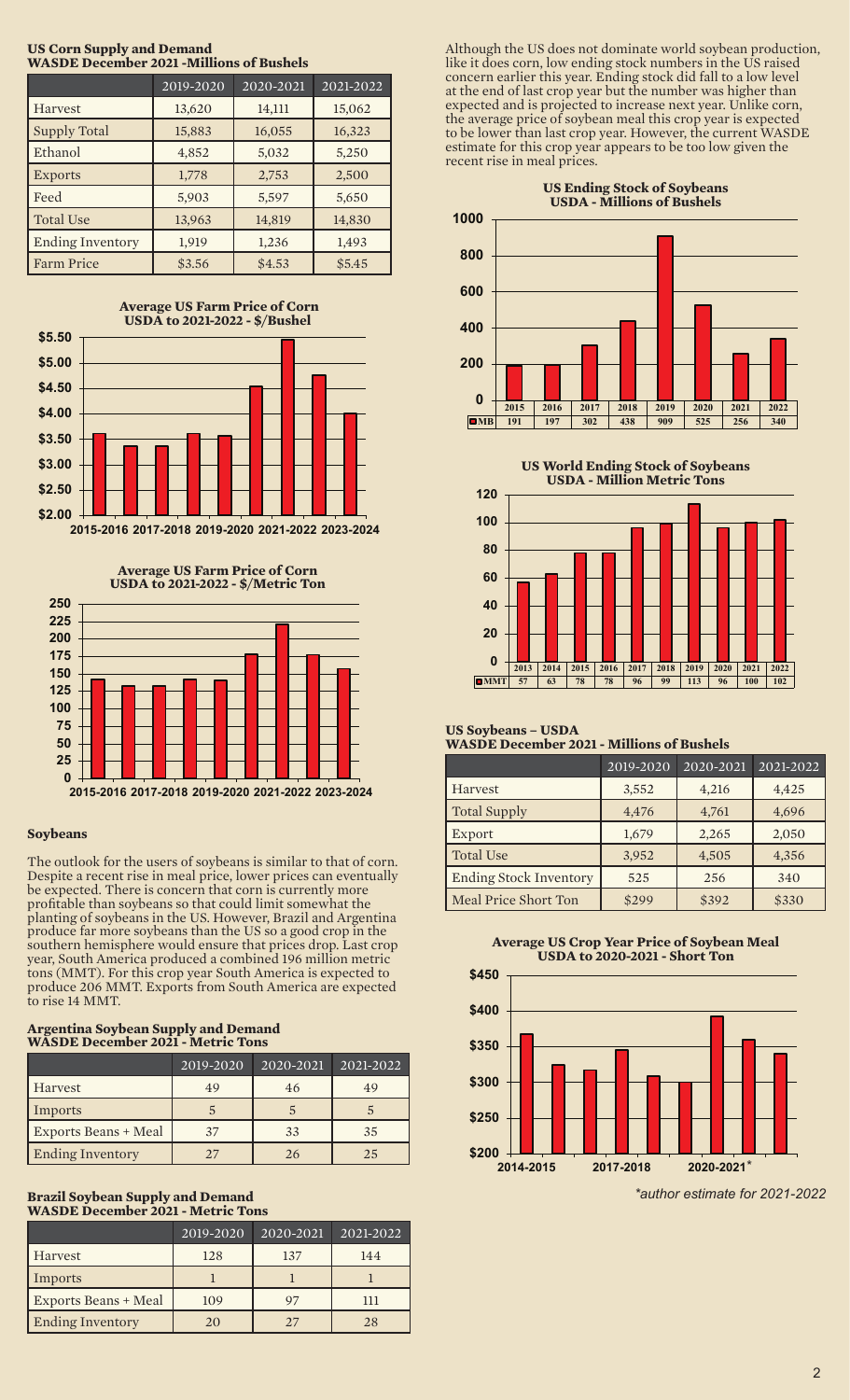

# **US Chicken Industry**

In the teeth of the COVID-19 recession and the accompanying problems with labor and raw materials, the US chicken industry did not expand production. As a result, when the economy, and meat demand recovered faster than imagined, the supply of chicken turned out to be surprisingly short. All chicken prices rose, especially wings and deboned breast. Chicken prices can be expected to continue to be relatively high in 2022 even with increases in production due to a continued decline in the availability of red meat.

Production in 2021 rose only 0.3%. The USDA (December WASDE) expects chicken production to accelerate to 1.7% next year, still a relatively small increase.



Total supply of red meat and poultry fell two pounds from 2020 to 2021. With supply falling and demand rising, it is no wonder that prices were high for all meats. Next year, red meat per capita consumption is expected to continue to fall while poultry consumption begins to rise. Total meat supply per capita is expected to fall another pound which, if true, would indicate continued high prices for all meat including poultry.



#### **US Per Capita Consumption of Red Meat and Poultry USDA to 2021 - lbs**

### Deboned Breast

The price of deboned breast sank to less than a dollar late last year. This year, breast meat rose during the first five months of the year as supply turned out to be surprisingly short for a suddenly increased demand, a familiar story for many industries. It is interesting to note that the price is not yet dropping seasonally as would be expected but rather remaining at \$2 per pound (\$4.40 per kilo). That would indicate a continued shortage of supply compared to demand and continued relatively high prices in 2022.



# Leg Quarters

Total US exports of leg quarters increased 7% in 2021 while the value was 25% higher. The prices of all meat, domestic and foreign, rose this year helping to lift the value of leg quarters. In addition to strong exports, there is increasing domestic demand for leg quarters to produce deboned thigh. Last December the Northeast price of leg quarters was 27 cents per pound (60 cents per kilo). This year in December the price is 38 cents per pound (84 cents per kilo). Given the strength of the export and domestic market, the price in 2022 can be expected to remain relatively high.



#### Wings

Nowhere was the collapse of food service demand last year more evident than in the wing market. Suddenly higher unemployment, falling wages, sports being cancelled, and restaurants and bars being closed were a major but temporary blow to wing prices. Wing prices bounced right back and continued higher the rest of last year and through this entire year. Part of the reason for rising prices was lower supply as large bird deboning production dropped. With food service reopening, wings soared to above \$3 per pound (\$6.60 per kilo) wholesale (Northeast Price). Wing prices are likely to remain relatively high throughout 2022.



Chicken production in the US is profitable thanks to high wing, leg quarter and breast meat prices. Prices will drop seasonally this winter but to a lesser extent than in previous years. With grain prices eventually dropping and chicken prices relatively high, 2022 should be a very profitable year.